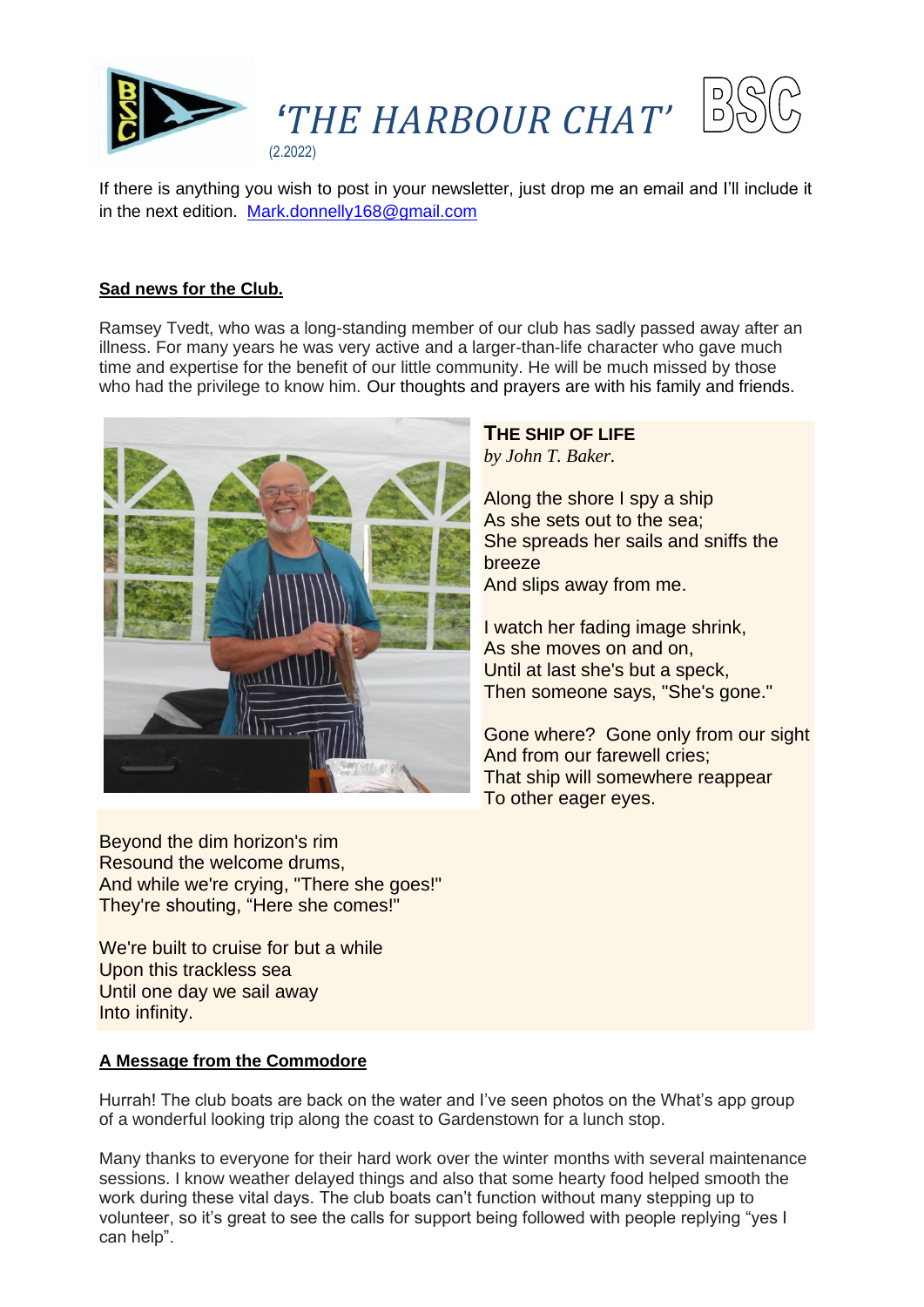We were sad to hear of the death of one of our long-standing members, Ramsey Tvedt. He had done an enormous amount for the club over the years and was always cheerful and helpful. We have sent our wishes and thoughts to his family.

I have personally been busy with Graham over the winter months trying to sell our boat and we were eventually successful. It was sad to see our first boat go, we had learned such a lot and had some real adventures. Some we'd rather not have had, but all good learning. We are now busy hunting for our next boat. I'm missing being on the water already.

We are also just back from a trip to Australia to finally see family and friends. Our one sailing highlight was watching about 50 boats take part in a race on the Swan River with spinnakers looking colourful against the back drop of Perth Skyline. I'm still amazed at the number of marinas and boats that exist there.

The club has lots of plans for the coming months, some great sailing and social events. Sorry I missed the April quiz night and many thanks to Margaret for putting another great quiz together. I look forward to seeing members and new comers over the coming months.

Helen

#### **Grant funding has arrived.**

Aberdeenshire COUNCIL



In these difficult times we have been unable to secure sufficient funds from membership and fundraising. Even though we have been unable to use the club house, it has still cost the club to

insure and maintain. As a result of this funding, we have been able to effect necessary repairs to the club house (with new doors upstairs and hopefully work done on the roof). There are new training sails for the 707s and an upgraded VHF radio with a new and more reliable engine for the rib. These are all great upgrades to our facilities and will allow us to broaden the opportunities and activities that the club offer.

As previously stated, we have reached out to local open water swimmers as well as paddle boarders to join and use our facilities. This should generate new club members and generate much needed funds. If you or anyone you know may be interested in these activities, please get in touch with me. Any other suggestions will be gratefully received.

.

### **So, what's been happening around the Harbour of late?**



https://www.facebook.com/AberdeenshireHarb ours

As many of you know there was a skype meeting last week organised by the council to let us know what is happening with the repairs. Below are the minutes of that meeting.

It looks like they are still on schedule and, with dredging, are looking at Early October for opening the Harbour. With this in mind, the club boats are obviously not going into Banff this season. The Rib remains out of the water while repairs continue on the harbour at Banff.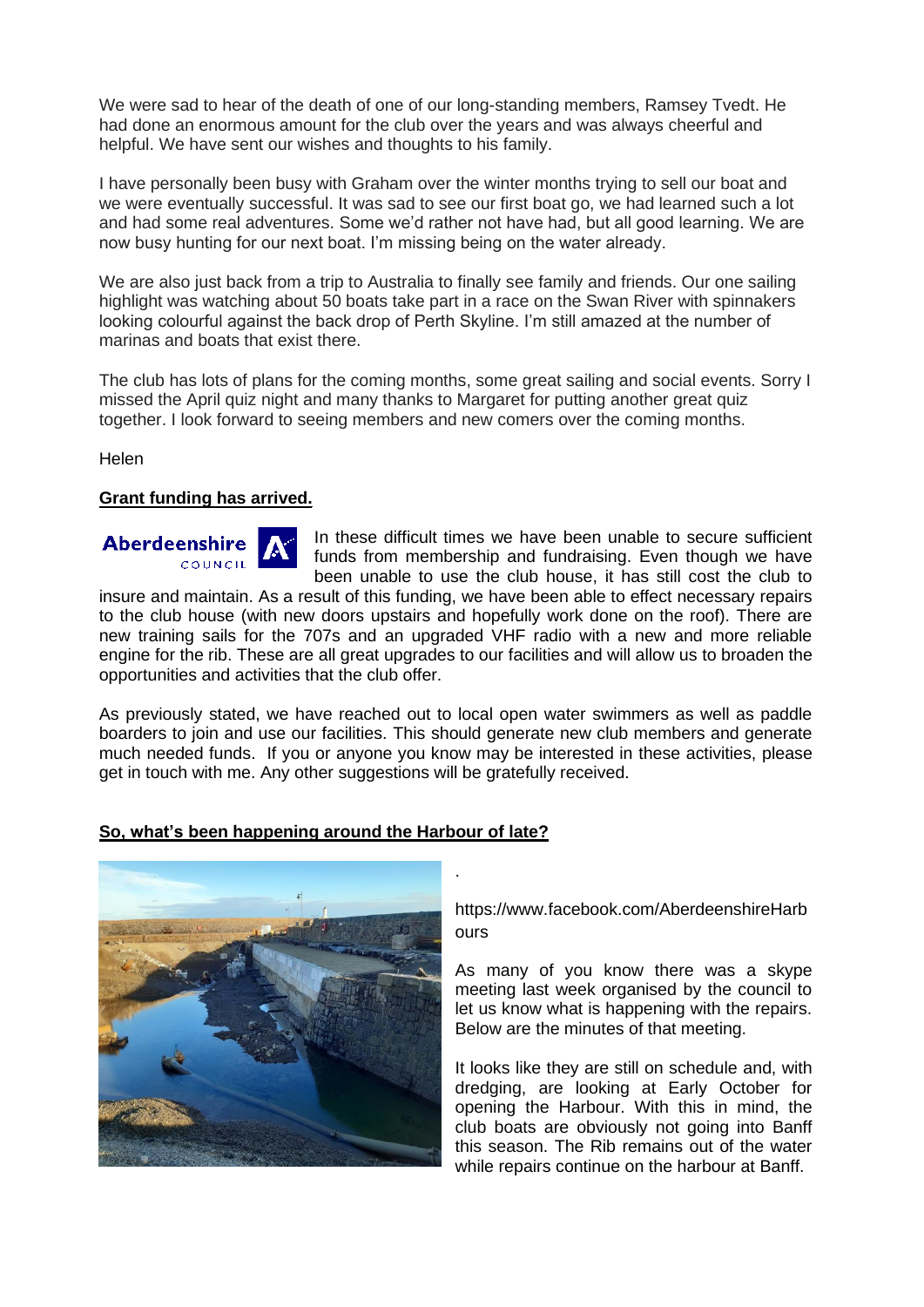# **BANFF HARBOUR WORKS UPDATE- NOTES**

|                         | <b>Location:</b> Virtual Meeting                                                                                                                                                             |       |       |  |  |
|-------------------------|----------------------------------------------------------------------------------------------------------------------------------------------------------------------------------------------|-------|-------|--|--|
| Date:                   | 27/04/2022                                                                                                                                                                                   | Time: | 18.00 |  |  |
| <b>Present</b>          | Cllr J Cox, Cllr Roy, Phil Hemsley, Alan Alexander, Vin Byrne, Daniel<br>West, Steve Close, Colin Wood, Kenny Galloway, John Watt                                                            |       |       |  |  |
| In<br><b>Attendance</b> | Simon Jessel (Principal Officer Harbours), Gordon Barclay (Civil<br>Engineer), Lynn Campbell (Technical Assistant), Duncan Mackie (Area<br>Harbourmaster) Albert Wiseman (Harbour Assistant) |       |       |  |  |

# **NOTES**

| <b>Item</b> |                                                                                                                                                                                                                                                                                                                                                                                                                                                                                                                                                                                                                                                                                                                                                                                                                                                                                                                                                                                                                  |  |
|-------------|------------------------------------------------------------------------------------------------------------------------------------------------------------------------------------------------------------------------------------------------------------------------------------------------------------------------------------------------------------------------------------------------------------------------------------------------------------------------------------------------------------------------------------------------------------------------------------------------------------------------------------------------------------------------------------------------------------------------------------------------------------------------------------------------------------------------------------------------------------------------------------------------------------------------------------------------------------------------------------------------------------------|--|
| 1.          | Mark Donnelly sent his apologies.                                                                                                                                                                                                                                                                                                                                                                                                                                                                                                                                                                                                                                                                                                                                                                                                                                                                                                                                                                                |  |
|             | Update on current works -                                                                                                                                                                                                                                                                                                                                                                                                                                                                                                                                                                                                                                                                                                                                                                                                                                                                                                                                                                                        |  |
|             | The Rates & Dues for 2022-2023 will be waved for obvious reasons. We have<br>previously offered assistance to remove vessels from the Harbour, including a<br>free crane lift. We are still offering that to anyone returning to the Harbour when<br>it re-opens. Anyone who had a berth before the Harbour closed or is still in the<br>Harbour, will have a berth when the Harbour re-opens. We envisage the current<br>works with the Stone Masons to last 5-6 months from now, which will leave no<br>sailing season. Looking like November for Harbour being fully open. The<br>Harbour will be dredged before it opens. Stone Masons started a couple of<br>weeks ago, there was a week in-between Shearwater Marine finishing and the<br>Stone Masons starting. The Stone Masons initially started in the boat yard<br>where all the stonework is stored for the outer stone shutter. They spent a week<br>sorting the stone, they are now setting the 1 <sup>st</sup> layer of stone onto the East Pier. |  |
|             | Q. When will the North Pier be done?<br>A. An engineering study needs to be done for this works; the study will hopefully<br>be done this year so the work can be done next year. The Harbour will be open<br>again before this work takes place.                                                                                                                                                                                                                                                                                                                                                                                                                                                                                                                                                                                                                                                                                                                                                                |  |
|             | Q. What about the dredging of the inner basins? Will they be taking back down<br>to original levels?<br>A. Harbour will not be open till it has been fully dredged. It will be dredged down<br>to whatever Marine Scotland allow us to do. We need a licence from Marine<br>Scotland with the specific depths we are allowed to dredge down to, we are not<br>allowed to go below the depths stated on the licence. We have a legal                                                                                                                                                                                                                                                                                                                                                                                                                                                                                                                                                                              |  |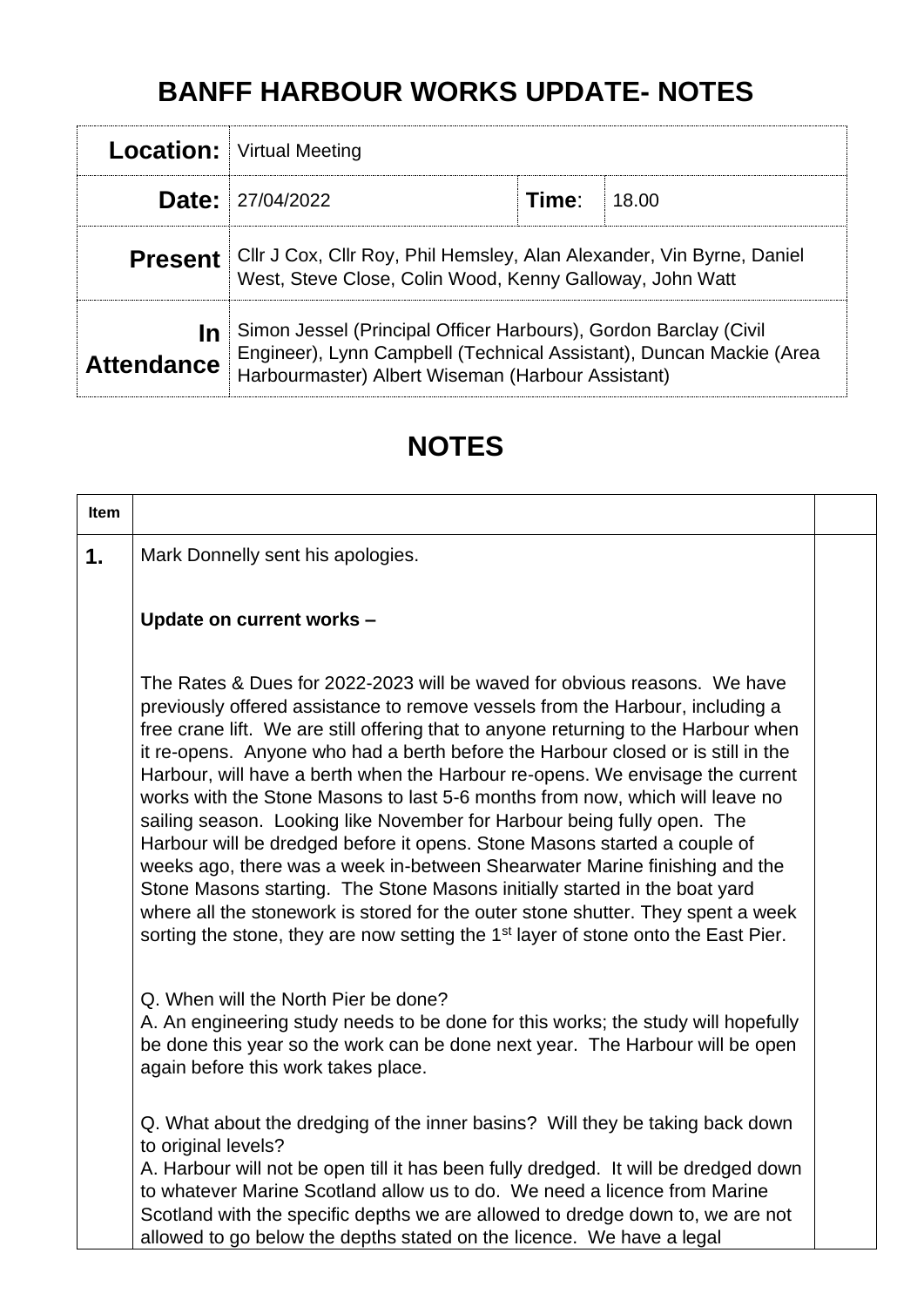| obligation to abide by the licence. GB to find out what the depth is for dredging<br>after additional sampling has been done and a completion date for the repairs<br>for the licence, still have 6 months before we get the licence. Once we get the<br>licence, it will be a standard depth for the Harbour. Banff Harbour salts up<br>regularly so we need to look at how often this happens and how often the<br>Harbour should be dredged. Once we have the depth information, we can put it<br>on our website.                                                                                            |  |
|-----------------------------------------------------------------------------------------------------------------------------------------------------------------------------------------------------------------------------------------------------------------------------------------------------------------------------------------------------------------------------------------------------------------------------------------------------------------------------------------------------------------------------------------------------------------------------------------------------------------|--|
| Q. Is there an idea of the overall costs of this project?<br>A. The current costs including the terminated contract currently stand at £2m,<br>the projected costs for the Stone Masons are £450k. For the scale of the works,<br>it's round where it needs to be. To put it into perspective, we are replacing the<br>steel sheet piles at the end of the piers in Stonehaven Harbour, the total project<br>cost for this is £2.7m just to replace the sheet piles.                                                                                                                                            |  |
| Q. If you look at old photos of the East Pier, there were 13 stones hanging out,<br>why has there been such a big part of the Pier taken out?<br>A. The whole area was unstable, we wanted the job done properly.                                                                                                                                                                                                                                                                                                                                                                                               |  |
| KG – Rates & Dues were just decided between the Officers and submitted to the<br>Area Committee, but that is not the way it's been done in the past, previously<br>there has been consultation through the Harbour Advisory Committee.<br>SJ – The Council Finance Department determine the cost-of-living index in<br>September of the previous year, we then set the rates in March based on that<br>percentage. They are then put to the Harbours Sub Committee for approval.<br>Aberdeenshire Council as the Harbour Authority has the permission to set<br>reasonable Rates & Dues as part of their remit. |  |
| Updates will continue to be put on the Harbours Facebook Page. Committee<br>agreed there does not need to extra meetings unless the deadline is going to be<br>missed.                                                                                                                                                                                                                                                                                                                                                                                                                                          |  |

# **Boats being lifted out.**

For more information and to arrange times with suitable tides etc. Contact the Harbour Master:

Duncan Mackie

Harbour Office Shore Street Macduff AB44 1TX.

Tel: 01261 832236 / 07747 020496.

# **Banff sailing club web site and Facebook page**

Just a reminder that the club site is being regularly updated. This is a great way to keep in touch and get involved. Please feel free to use it and if there is anything you wish to post, please do. There is also the web page for more information should you be interested.

https://www.facebook.com/Banff-Sailing-Club-219047211439791/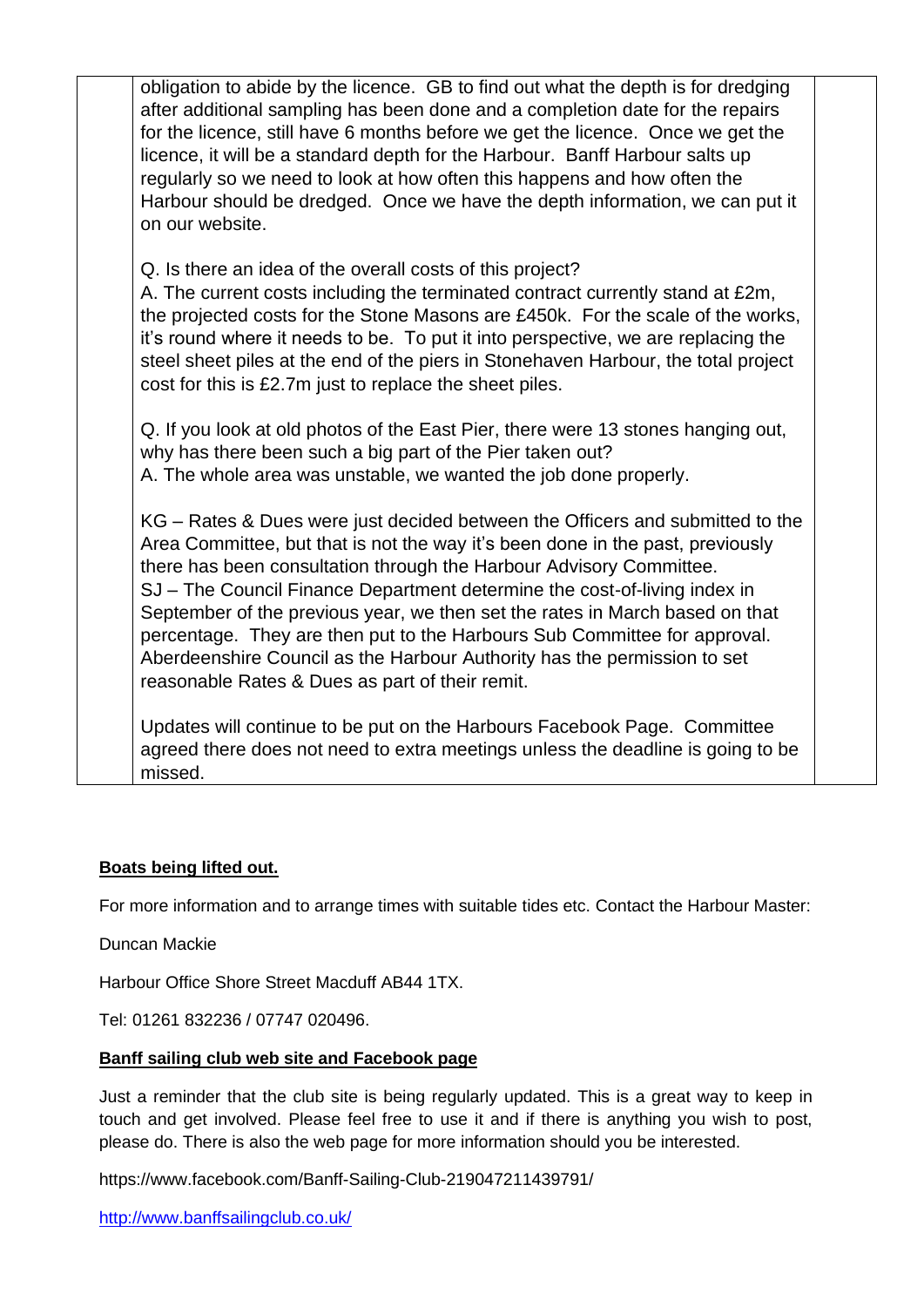# **Club 707 Sailing**

The two Hunter 707 boats were well used out of Whitehills Marina last year and we have again managed to secure births at Whitehills for this coming season. This will help to combat the lack of sailing for some due to the very long and tedious temporary closure of Banff



Harbour.

Great fun was had (and some new skills learnt) as the boat were made ready over the winter period. The worn guard rails have been fixed along with other parts needing repair or replacement. Work was also carried out on the Rib and trailer. The 707s are now back in the water at Whitehills and both Predator and Touchdown have had their 'shakedown sail', with trips around the bay and as far as Gardenston. They are both in tip top condition and ready to go. So, no excuses come and have a go on your club boats.

We have also been approached by the coastal rowers at Whitehills, who have shown interest in some try sailing sessions on the 707s. If there is interest, we will see if we can arrange this an event where we can also let BSC members have a go at coastal rowing at the same event. A

good excuse for some tucker and a get together me thinks. Let me know if you're interested.

### **Club Program**

The program is published on the web site and within the Year Book. This is not definitive and may vary depending on weather and what happens with the Banff Harbour. we intend to do something most weekends with the 707s. That may be sail training on the water or a bit of cruising and harbour hopping. We hope to finish many of these sessions with a social in the harbour where possible. So be prepared for BBQs and Fish Suppers.

Although the Harbour at Banff will remain closed for most of this year, we are now allowed full access to the club and hope to put on more social events. Like the Chilly and quiz night a few weeks ago. Although not a great turnout, those who attended had a great night with good food and a lot of fun. Thanks to all those involved in the organising, especially the quiz master (Margaret Henderson) who, utilising her teaching skills, kept a noisy crowd in check. Well done all.

We are hoping fore more of the same or similar such as talks and food from around the world. This started with a Moroccan evening just before lock down and we hope to continue our culinary travels again soon.

Any thoughts, offers or ideas, please let the committee know and we will get onto it.

Please keep an eye on the WhatsApp, Facebook and the web page for updates.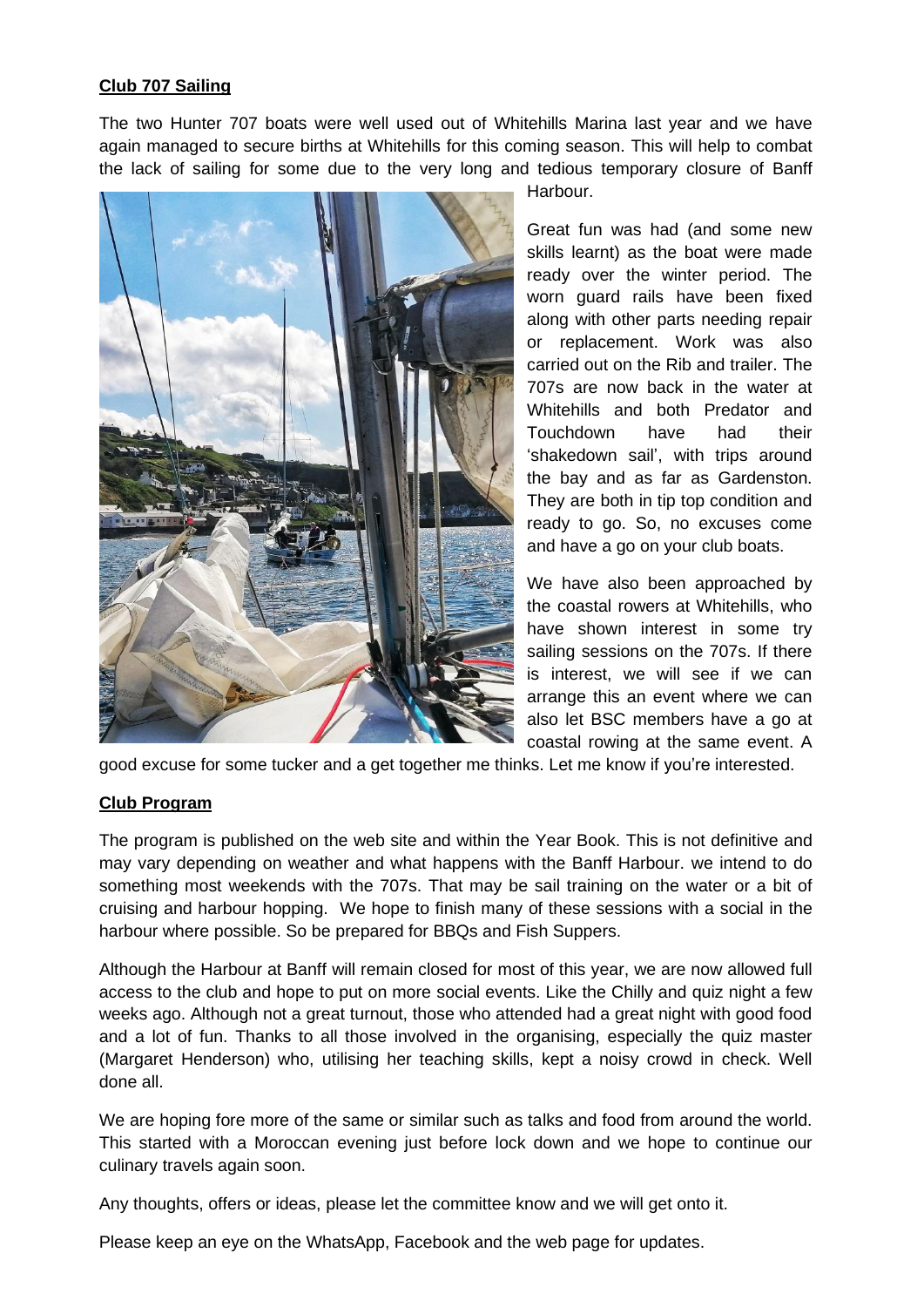# **Club Cruise.**

The plan is still to sail up to Lossiemouth as a group. From there we could cruise across and up the other side of the Moray Firth. This depends on how many and what boats are available **If you are interested or have any suggestions, please contact mike or I so we can progress this idea. It's up to you.**

In any event, we still plan to have some evening sessions to pre plan passages and pilotage to help less experienced navigators. Hopefully if there is interest, we can get this idea off the ground and have a sociable, safe and engaging way to explore further afield. Lots of good pubs and restaurants to explore I'm told.

## **Training evenings**

We did start a shore-based training program but the changing Covid



rules meant that a number of these had to be cancelled. There are casual sessions usually on a Wednesday night at the club, but it's hoped we may get more formal sessions in now that the club House is fully accessible. An interest, offers of help, or ideas please let me know.

### **COVID and Sailing in Scottish waters**

We are now allowed back in the club house as a group, but don't forget to keep your distance the building well ventilated. The sites below should give up-to-date information. Hopefully the situation is basically back to normal, but you never know.

Check the version dates as they may not be up to date.

https://www.rya.org.uk/scotland/representation/Pages/Return-to-Boating.aspx

https://www.sailscotland.co.uk/news/posts/2020/covid-19-restrictions-update/

# **Sailing Tips and Navigation**

# **Chart Datum**

The depth of water at sea varies constantly with the tide. Therefore, the depths on the chart are not the depths you should necessarily expect to find at any given time. The depths on the chart in fact refer to an imaginary level know as chart datum.

As a rule of thumb, Chart Datum is normally the lowest you would expect the tide to fall at any given location (lowest astronomical tide or LAT) however this is not always the case.

### **Key abbreviations**

Highest Astronomical Tide: **HAT**, Lowest astronomical tide: **LAT**, Mean High Water Springs: **MHWS**, Mean High Water Neaps: **MHWN**, Mean Low Water Neaps: **MLWN**, Mean Low Water Springs: **MLWS.**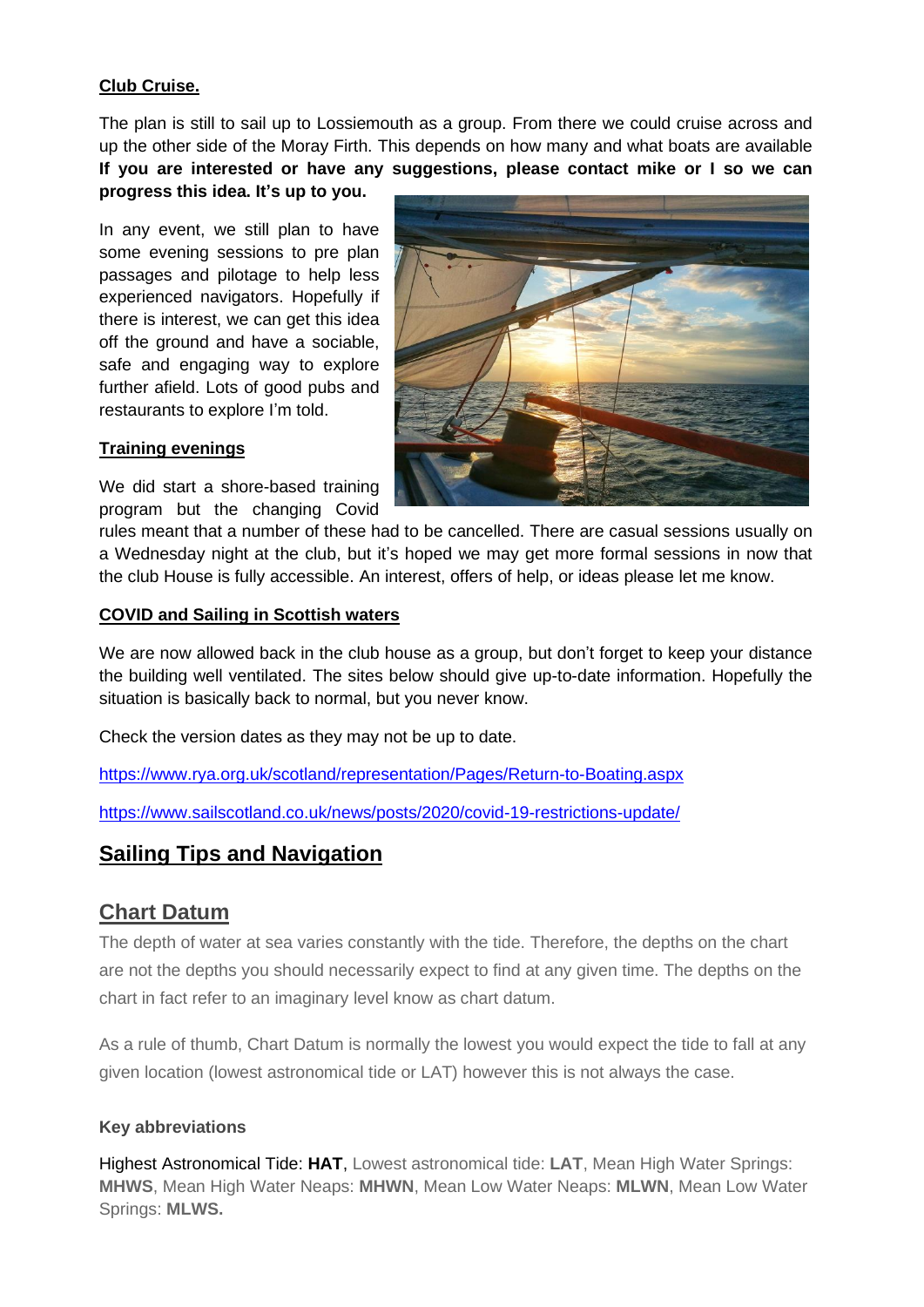# **Heights and depths from Chart Datum**

Firstly, it is worth noting that all height measurements on UK charts are in metres, this is not the case in all parts of the world i.e. the USA uses Imperial.

Chart Datum is marked on the diagram below and as you can see it is used both:

– for charted depths where the seabed is below Chart Datum;

– and Drying Heights (where the seabed is above Chart Datum but that covers at Mean High Water Springs (MHWS).

If you know the height of tide at a given time and location this will be the height above Chart Datum.



#### **Heights on land**

Most of the heights of objects on land (above the MHWS line) are measures from MHWS (shown in red on the diagram above).

So, for example heights, contours and the height of lights (for example lighthouses) are measures from MHWS known as the Charted (coastal) HW line on maps.

### **Clearance under objects**

On older charts the clearance under objects is given from MHWS, this is not the case with new charts which refer to Highest Astronomical Tide (HAT), marked in purple on the diagram above.

HAT; As the name suggests is the highest the tide would be expected to reach under normal conditions ie. not taking into account air pressure or wind.

**You can find the height of HAT above Chart Datum for standard ports on a table of**

**levels on your chart (see example below with HAT in the fourth column).**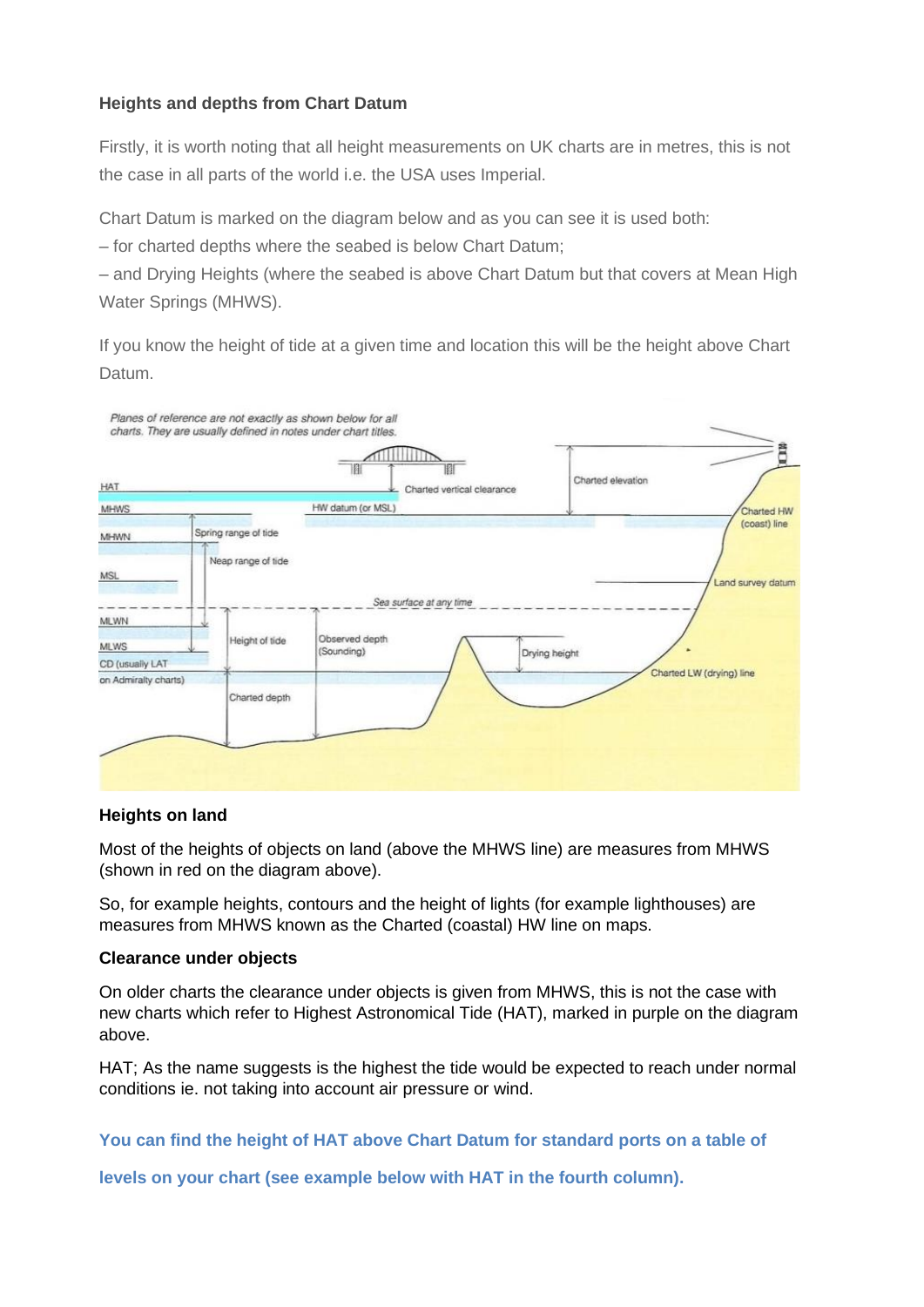|                   | Lat     | Long    |                | Heights in metres above datum |         |             |             |
|-------------------|---------|---------|----------------|-------------------------------|---------|-------------|-------------|
| Place             | N       | W.      | <b>HAT</b>     | <b>MHWS</b>                   | MHWN    | <b>MLWN</b> | <b>MLWS</b> |
| Victoria          | 46" 27" | $6*12'$ | 63             | 5.6                           | $4 - 4$ | 2.0         | 0.7         |
| Dunbarton         | 46 11   | 5 5 9   | 46             | 4.2                           | 3.5     | 1.8         | $0-8$       |
| Port Fraser       | 46 25   | 601     | 46             | $4 - 2$                       | 3.4     | $1 - 1$     | 0.4         |
| Namley            | 46 26   | 5 47    | 4.4            | $4-0$                         | 34      | $1 - 1$     | O.4         |
| <b>Walton Bay</b> | 46 11   | 5 50    | 45             | 4.2                           | $3 - 5$ | 1.9         | O.7         |
| Rozelle Cove      | 46 17   | 554     | 50             | $4 - 4$                       | $3 - 2$ | $1-6$       | $O-6$       |
| Whale Bay         | 46 21   | 5 3 6   | 4.2            | 3.9                           | 3.5     | 1.3         | 0.4         |
| Hamilton          | 45 38   | 6.09    | 62             | $5 - 8$                       | $4 - 7$ | $1 - 5$     | 0.6         |
| Colville          | 45 57   | 6.09    | 5 <sub>1</sub> | 4.8                           | 3.9     | $1 - 4$     | O.5         |
| Saint Kilda       | 45 48   | 6 0 3   | 51             | 4.9                           | 4.2     | $2-3$       | 0.5         |
| Port Fitzroy      | 45 38   | 5 5 3   | 70             | $6 - 4$                       | $5-4$   | $1 - 4$     | $0-5$       |
| Port Slade        | 45 53   | 5 4 8   | $7-3$          | 66                            | 4.5     | $1 - 1$     | 06          |

### **Air pressure effects tides**

It is important to remember when we make very accurate calculation for the heights of the tide. However, the sea level may be affected considerably by the weather. Large variations in air pressure will raise or lower the sea level, in addition to this if there are big variations in air pressure the consequent winds may push and change the sea level considerably or delay the time of high or low water.

| <b>Pressure and Tides</b>                                                 |       |           |
|---------------------------------------------------------------------------|-------|-----------|
| <b>Average UK</b>                                                         | - 960 | +53cm     |
| air pressure is<br>1013mb                                                 | 970   | +43cm     |
|                                                                           | 980   | +33cm     |
| Sea level drops 1cm<br>for each mb the air<br>pressure is above<br>1013mb | 990   | $+23cm$   |
|                                                                           | 1000  | $+13cm$   |
|                                                                           | 1010  | + 3cm     |
|                                                                           | 1013  | No Change |
|                                                                           | 1020  | - 7cm     |
| Sea level rises 1cm                                                       | 1030  | $-17cm$   |
| for each mb the air<br>pressure is below                                  | 1040  | -27cm     |
|                                                                           | 1050  | $-37cm$   |
| 1013mb                                                                    |       |           |

Some commercial harbour broadcast the sea levels at various places at regular intervals, if tide height is critical, it is worth listening in to the VTS (Vessel Traffic Service) broadcasts.

**With this in mind here are some useful quick rough guides for tidal flow and rise and fall of tidal depths.**

Rules of Thumb for Tides: 50/90, Thirds, Twelfths

by dev\_admin | Dec 7, 2016 | Fishing, Tides

**The Rule of Twelfths is about the rise and fall of the water levels at various stages of the tide:**

The **Rule of Twelfths** is a method of determining the **TIDE HEIGHT BETWEEN HIGH AND LOW WATERS**. In the six-hour period that separates the low and the high waters, the overall level will rise/fall 1/12th in the first hour, 2/12ths in the second hour, 3/12ths in the third hour,  $3/12$ <sup>ths</sup> in the fourth hour,  $2/12$ <sup>ths</sup> in the fifth and  $1/12$ <sup>th</sup> in the last sixth hour. The Rule of Twelfths is also frequently presented as 1:2:3:3:2:1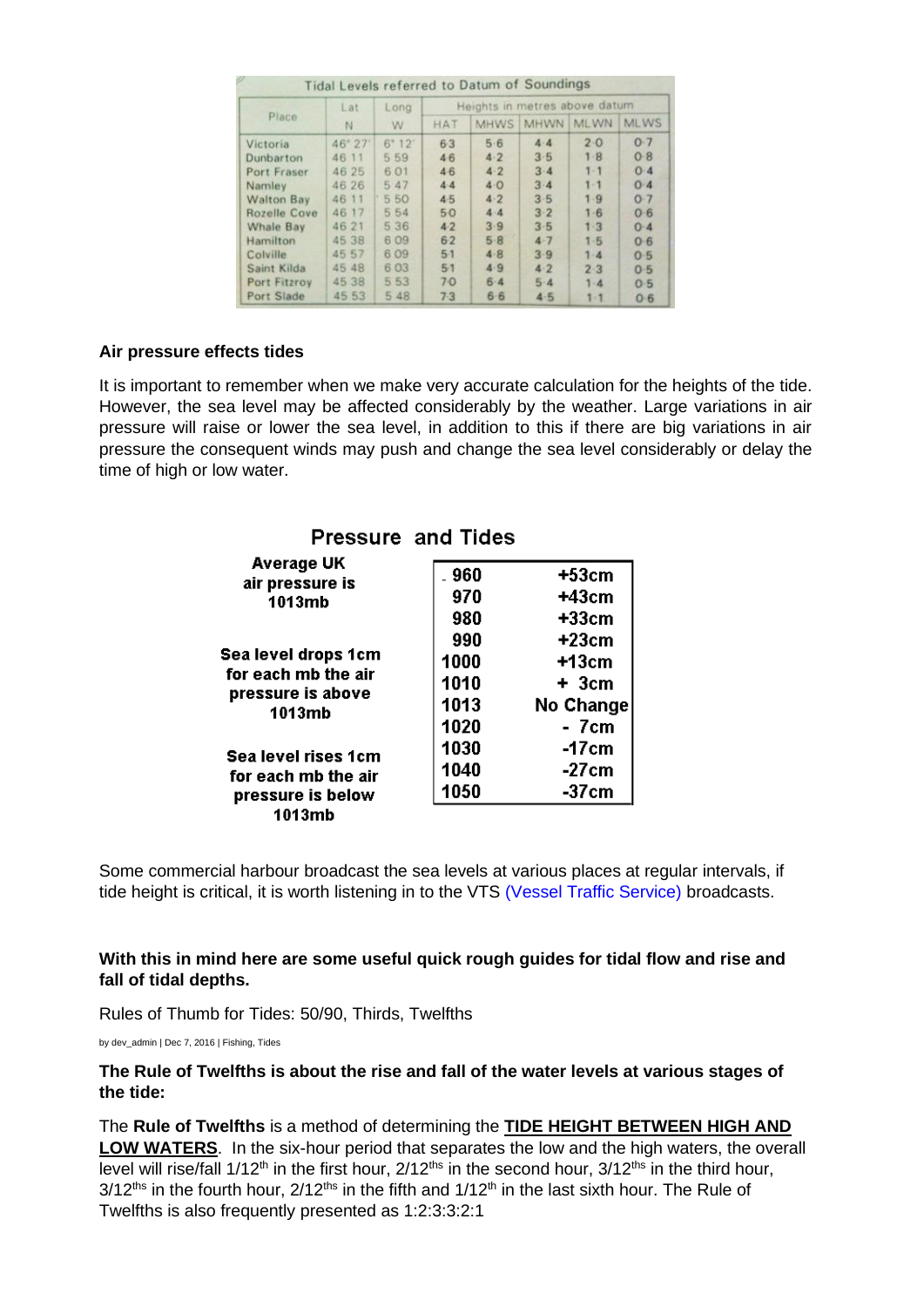## **Rule of 50/90 is used to estimate current speed at the end of each hour of the six-hour tidal period**

**50/90 Rule** gives you "… the **SPEED OF THE CURRENT** at the end of each hour." Counting from slack, the current will flow at 50% of its maximum speed at the end of the first hour, 90% at the end of the second hour and full 100% or maximum speed at the end of the third hour and then back to zero with the same steps. The full rule should be stated as 0/50/90/100/90/50/0.

# **Rule of Thirds is used to calculate drift or distances that the current travels in one-hour increments**

The **Rule of Thirds**: "… over the period of the first hour the **CURRENT WILL FLOW** at one third of its maximum rate …, for the second hour it will flow at two-thirds and the third hour at … three-thirds." Hence the ubiquitous 1:2:3:3:2:1 abbreviation of the rule which stands for 1/3 in the first hour, 2/3 in the second hour, 3/3 during hours three and four, and then down to 2/3 in the fifth hour and 1/3 during the last hour of the cycle.

# **Twisting Away**



The professional skipper of this yacht has shaped his sails perfectly in search of that most elusive aspect of sail trim, known as a "twist." The upper parts of both the jib and main are setting farther from the boat's midline than the lower parts, yet the trim is right. Twist is needed to cope with the higher wind speeds aloft, which result in the apparent wind being less affected by boat speed. Specifically, less wind bend aloft means the apparent wind up toward the masthead is further aft. By twisting the sail to accommodate this change in apparent wind, more forward drive is accomplished. Proper twist also results in less heeling force up high just where you don't want it. To dial in the right amount of twist, check your genoa telltales. If the upper ones lift before the lowers when you steer above the course with the sail trimmed right, you've too much twist, i.e. the top of the sail is angling too far to leeward. Move the sheet lead forward to increase the downward force on the leech, pulling it closer to the centre line. If the lowers lift first, shunt the lead aft until the twist is spot-on, and your telltales are all breaking in unison for maximum speed and minimum heel. That done, adjust your mainsheet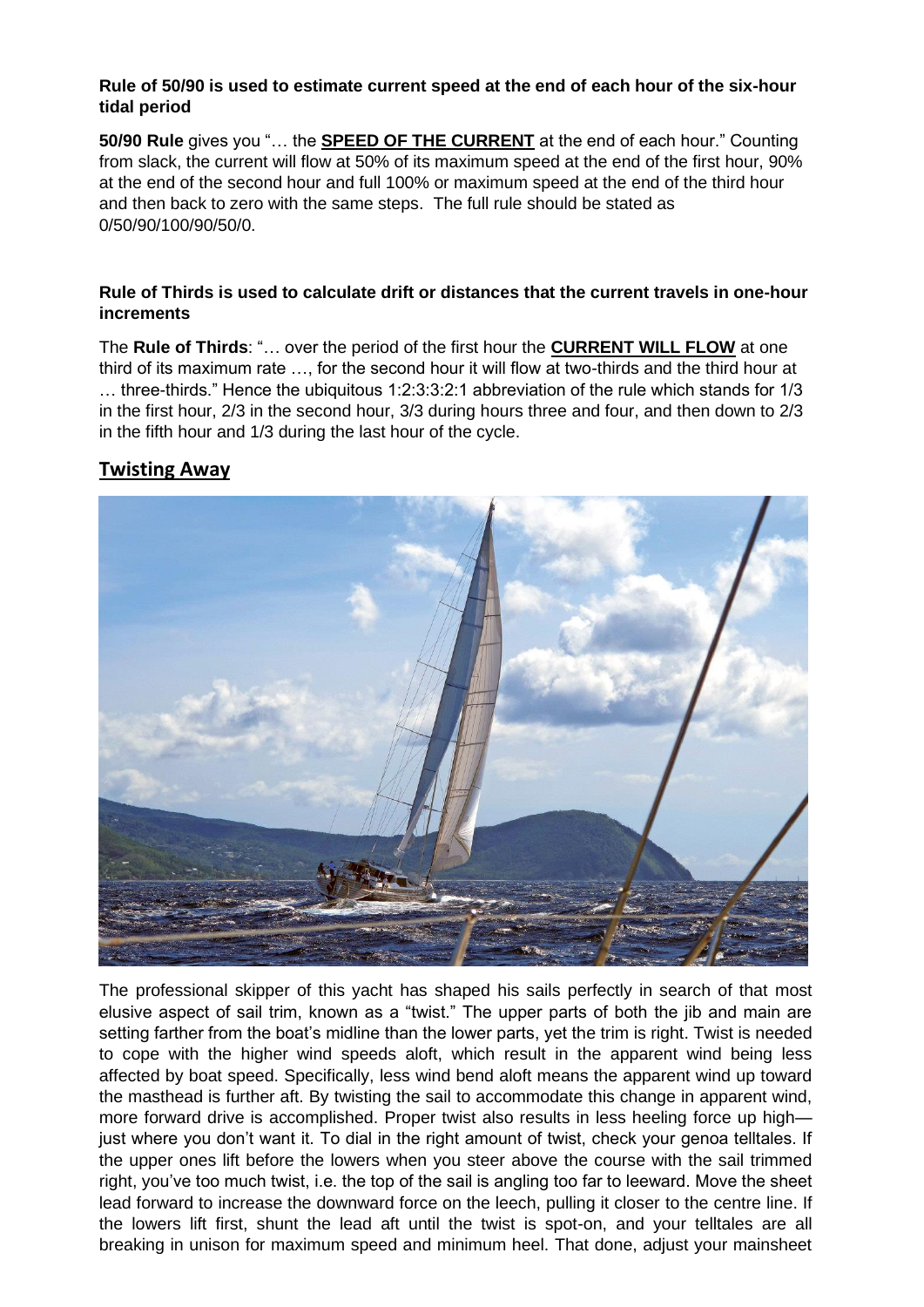and traveller so the leech of the main parallels that of the genoa. Well worth practicing as it makes for faster more efficient and comfortable upwind sailing.

# **Get Knotted**

Here's a bit of revision of some useful knots, what they're used for and how to tie them. One or two each issue should keep us busy and up to date for the time when we are back on the water.

## **How to tidy ropes away tangle free.**

## Gasket coil hitch

# This is repeated from a previous issue as a really useful bit of revision for the new season ahead.

A pet hate of many sailors is when you need a rope quickly only to find it's a tangled mess when you get it out of the locker. To avoid this embarrassing and unnecessary situation, stow it correctly. The best way to stow a line that's going to be tossed into a locker is with a gasket coil hitch.

Coil your rope, twisting it with the natural turn of the rope, so that each turn or coil sits neatly on the other. Once coiled take a few turns around the coil in the usual way, catching the first in as you lay on the second. When you're near the top, pass a bight through the hole in the coil you have just created (pic 1) creating a loop and flip it back over the end (pic 2). Now settle it down nicely and pull it tight (pic 3). It'll never come undone until you're good and ready. More importantly if you've done it neatly it will come out untangled first time when you need it quickly. A few minutes spent coiling will save you time and embarrassment when you need it.





### Why is it called a gasket hitch?

In sailing, gaskets are lengths of rope or fabric used for reefing a sail, or hold a stowed sail in place. These days, the term is usually restricted to square-rigged ships where these ropes are much longer. The equivalent items on modern yachts might be referred to as a sail tie. Gaskets would never be left dangling, so when the sail was set, they were brought around underneath the sail and yard (or boom), up the back and then coiled and tied to the jackstay (metal